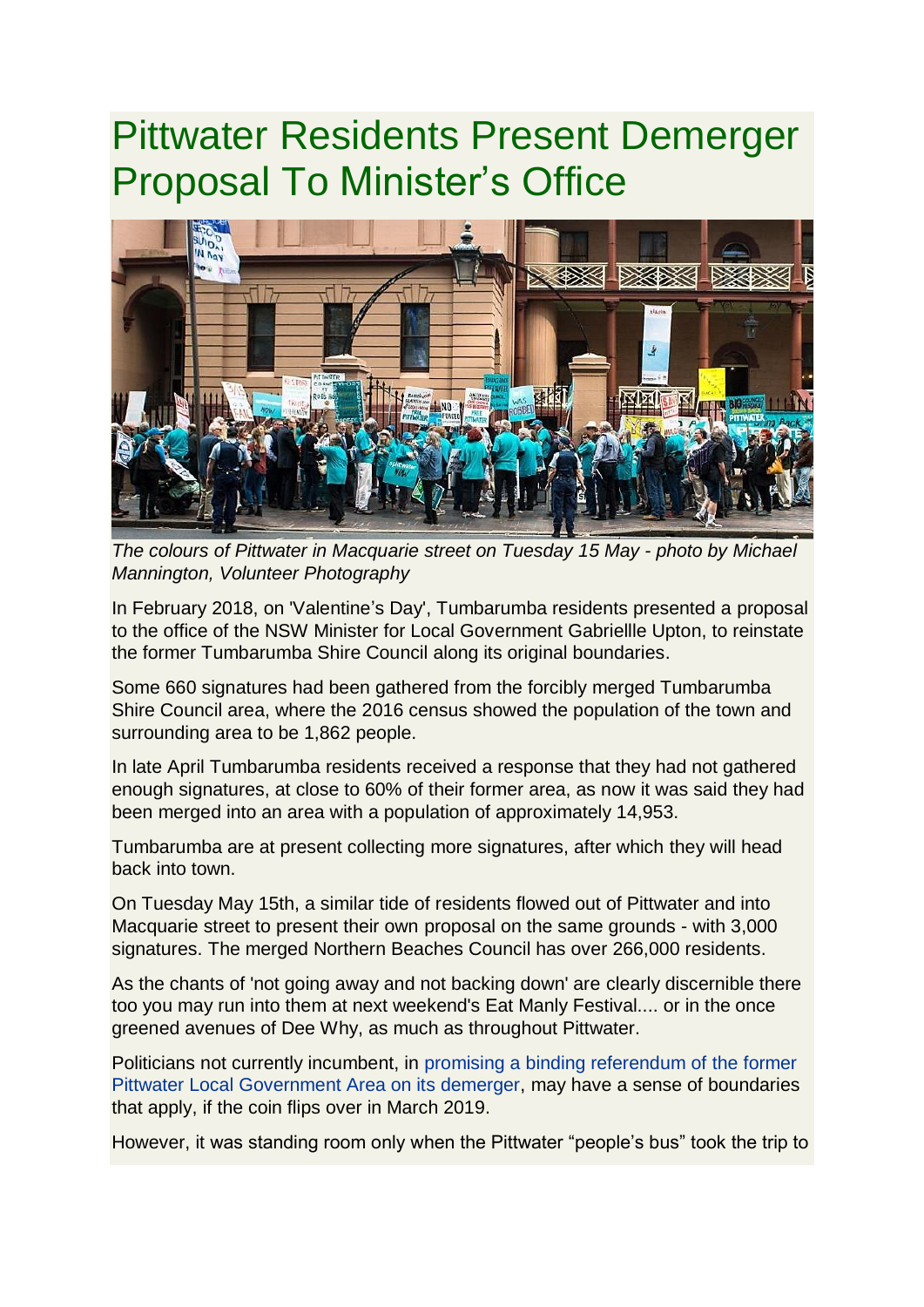Parliament House on Tuesday for the residents to let the NSW government know that they want their council back.



*John Illingsworth's VIDEO Part 1 of Pittwater Rally outside Parliament House – politicians from all parties except Liberal/National Party addressed the Rally.*

The passengers, wearing turquoise T-shirts printed with the word "Splittwater", carrying placards, singing and chanting, rallied on Macquarie Street, joined by others who had travelled to the city under their own steam.

Protect Pittwater Association president Bob Grace said the group had organised the trip and protest outside Parliament House to mark the second anniversary of council amalgamations on May 12.



*John Illingsworth's VIDEO Part 2 features speakers from Pittwater, Manly and Save Our Councils Coalition demanding the return of local democracy.*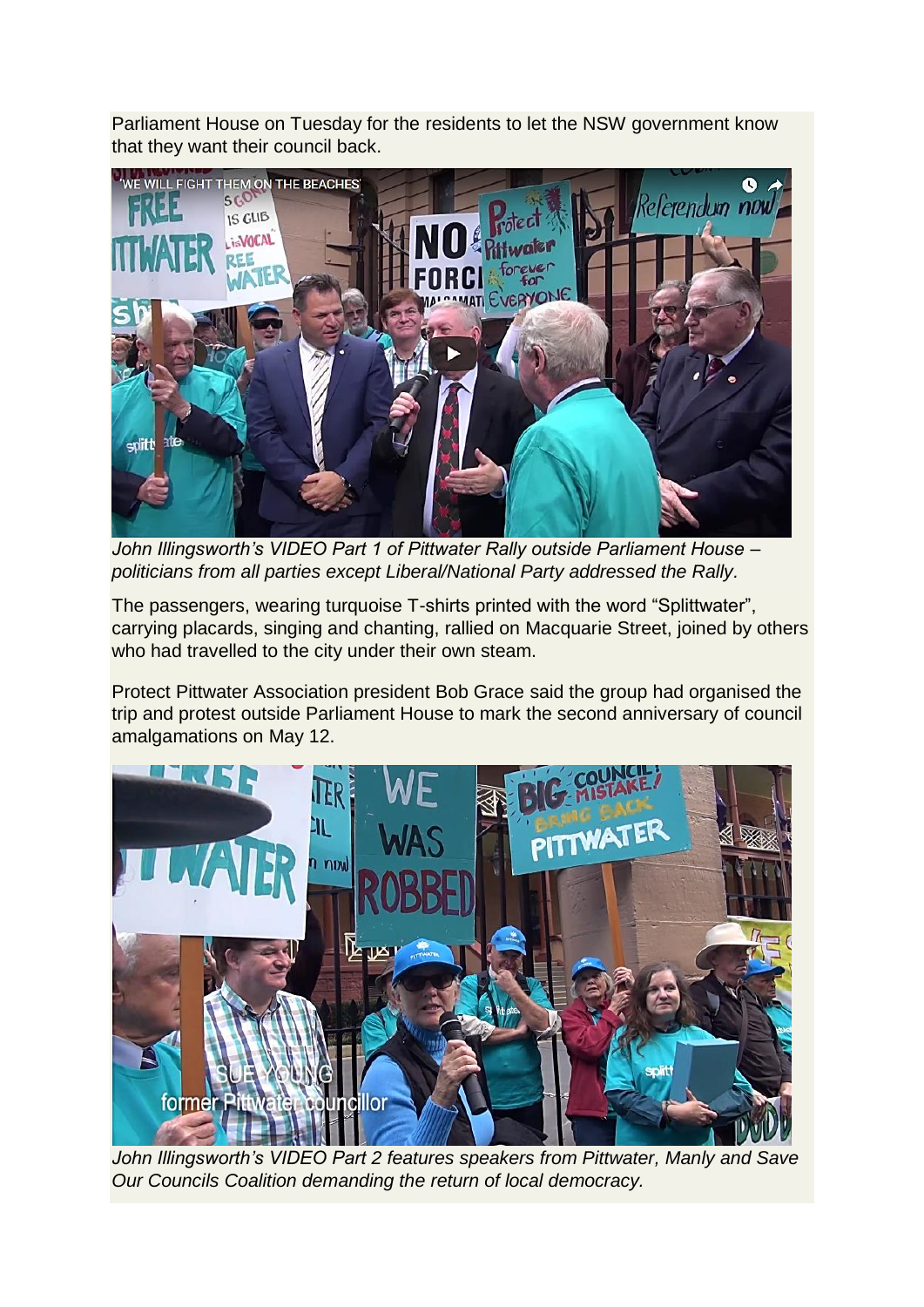Mr Grace said the group had decided to present its proposal to bring back Pittwater Council, initiated under the Local Government Act, to the NSW government after the rally.

Supporters had gathered more than 3,000 signatures to accompany the proposal, which was 10 times greater than the number required, he said.

"We had no problem collecting signatures from the people of Pittwater for the proposal which we took to Local Government Minister Gabrielle Upton's office after the rally," Mr Grace said.

"The only way forward for the people of Pittwater is to regain our council – and this proposal represents one pathway.

"The proposal should trigger a Boundaries Commission inquiry into the merger and Pittwater will again become a council in its own right."

The group handed over the proposal - with its hundreds of sheets of signatures - in a turquoise box, which contained a map of the former Pittwater Council area and a copy of its original Proclamation describing the boundaries of the local government area.

Protect Pittwater members also presented a statement to one of Premier Gladys Berejiklian's senior staffers with a motion, carried unanimously at the Protect Pittwater community forum on May 3, calling for a demerger.

Following what's become an established pattern at council merger protests, MPs from all parties except the Coalition came outside the House to support and address the crowd.

NSW Labor Local Government spokesman Peter Primrose said that all political parties except the Liberals and National Coalition had consistently supported binding plebiscites for demergers since the forced amalgamations.

"I can say on behalf of the Labor Party that if we form government next year, along with our colleagues here from other parties, within the first 100 days we will move to introduce legislation to allow communities to voluntarily demerge if that's what they wish to do, throughout NSW," Mr Primrose told the rally.

"That's a promise to Pittwater and it's a promise to every other forcibly merged council in NSW."

Mr Primrose's NSW Greens counterpart, David Shoebridge, congratulated the crowd on the campaign and promised the Greens support for a binding plebiscite.

"And if this government plays silly buggers with your proposal I reckon you take them to court," he said. "If you win in court terrific.

"But either way come March next year, we all guarantee if we hold a majority in both houses between us, and we don't normally agree on stuff, you'll have legislation as